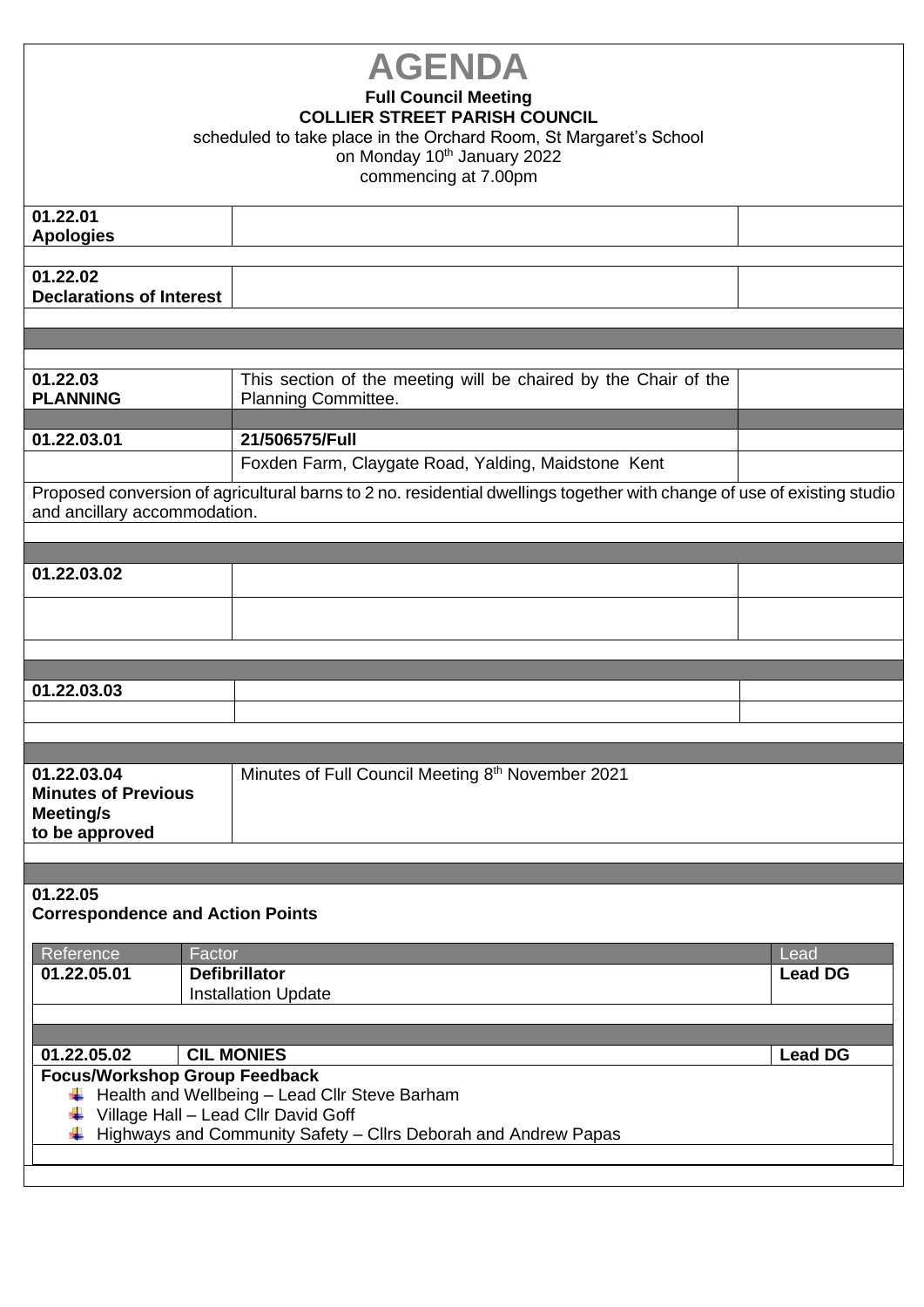| 01.22.05.03 HIGHWAYS                                                                  |                                    |                                                                                                                    | <b>Lead DG</b>        |  |  |
|---------------------------------------------------------------------------------------|------------------------------------|--------------------------------------------------------------------------------------------------------------------|-----------------------|--|--|
|                                                                                       |                                    | Brief on Highway Improvement Plan. Update on meeting with Jennie Watson and colleague from Kent Highways           |                       |  |  |
|                                                                                       |                                    |                                                                                                                    |                       |  |  |
| 01.22.05.03.01<br><b>LORRY WATCH and SPEEDWATCH UPDATE</b>                            |                                    |                                                                                                                    |                       |  |  |
|                                                                                       |                                    | Members approval of letter to be sent to HGV drivers allegedly ignoring the 7.5 tonne weight limit and confirming  |                       |  |  |
| the methodology to be adopted by the group.                                           |                                    |                                                                                                                    |                       |  |  |
|                                                                                       |                                    |                                                                                                                    |                       |  |  |
| 01.22.05.04 Car Park Maintenance<br>Members grant application now received.           |                                    |                                                                                                                    |                       |  |  |
|                                                                                       |                                    |                                                                                                                    |                       |  |  |
|                                                                                       |                                    |                                                                                                                    |                       |  |  |
| 01.22.05.05 Transfer of portion of Recreation Field Land to St Margaret's Church      |                                    |                                                                                                                    |                       |  |  |
|                                                                                       |                                    | The solicitors have sent a copy of the Planning Decision Notice under 19/502139/Full to the solicitors acting on   |                       |  |  |
|                                                                                       |                                    | behalf of the transferee. As Parish Clerk and Proper Officer of the Council I now have to have my ID verified by a |                       |  |  |
| third-party solicitor.                                                                |                                    |                                                                                                                    |                       |  |  |
| 01.22.05.06 Update on New Clerk Recruitment                                           |                                    |                                                                                                                    |                       |  |  |
| Interviews scheduled for 12 <sup>th</sup> January 2022.                               |                                    |                                                                                                                    |                       |  |  |
|                                                                                       |                                    |                                                                                                                    |                       |  |  |
| 01.22.06                                                                              |                                    |                                                                                                                    |                       |  |  |
| <b>FINANCE</b>                                                                        |                                    |                                                                                                                    | <b>Lead Clerk/RFO</b> |  |  |
| <b>Accounts Reconciliation &amp; Finance Reports</b>                                  |                                    |                                                                                                                    |                       |  |  |
| Copy documents sent electronically to all members in advance of the meeting.          |                                    |                                                                                                                    |                       |  |  |
| 01.22.06.01. BANK RECONCILIATION - December 2021                                      |                                    |                                                                                                                    |                       |  |  |
|                                                                                       |                                    |                                                                                                                    |                       |  |  |
| For members approval.                                                                 |                                    |                                                                                                                    |                       |  |  |
|                                                                                       |                                    |                                                                                                                    |                       |  |  |
| 01.22.06.02. RECONCILIATION STATEMENT - December 2021                                 |                                    |                                                                                                                    |                       |  |  |
|                                                                                       | For members approval and sign off. |                                                                                                                    |                       |  |  |
|                                                                                       |                                    |                                                                                                                    |                       |  |  |
|                                                                                       |                                    |                                                                                                                    |                       |  |  |
| 01.22.06.03. RECORD OF PAYMENTS & RECEIPTS - January 2022, November and December 2021 |                                    |                                                                                                                    |                       |  |  |
| For members approval.                                                                 |                                    |                                                                                                                    |                       |  |  |
|                                                                                       |                                    |                                                                                                                    |                       |  |  |
| 01.22.06.04. BUDGET REPORT YTD - October 2021                                         |                                    |                                                                                                                    |                       |  |  |
| For members approval                                                                  |                                    |                                                                                                                    |                       |  |  |
|                                                                                       |                                    |                                                                                                                    |                       |  |  |
|                                                                                       |                                    |                                                                                                                    |                       |  |  |
|                                                                                       |                                    |                                                                                                                    |                       |  |  |
|                                                                                       |                                    | 01.22.06.05 PAYMENTS FOR AUTHORISATION                                                                             |                       |  |  |
| 11.01.2022                                                                            | <b>Staff Payroll</b>               |                                                                                                                    | <b>TBC</b>            |  |  |
| 11.01.2022                                                                            | <b>HMRC</b>                        |                                                                                                                    | <b>TBC</b>            |  |  |
|                                                                                       |                                    |                                                                                                                    |                       |  |  |
|                                                                                       |                                    |                                                                                                                    |                       |  |  |
| 01.22.06.06                                                                           |                                    |                                                                                                                    |                       |  |  |
|                                                                                       |                                    | Payment Details [For information and retrospective approval].                                                      |                       |  |  |
|                                                                                       |                                    |                                                                                                                    |                       |  |  |
|                                                                                       |                                    |                                                                                                                    |                       |  |  |